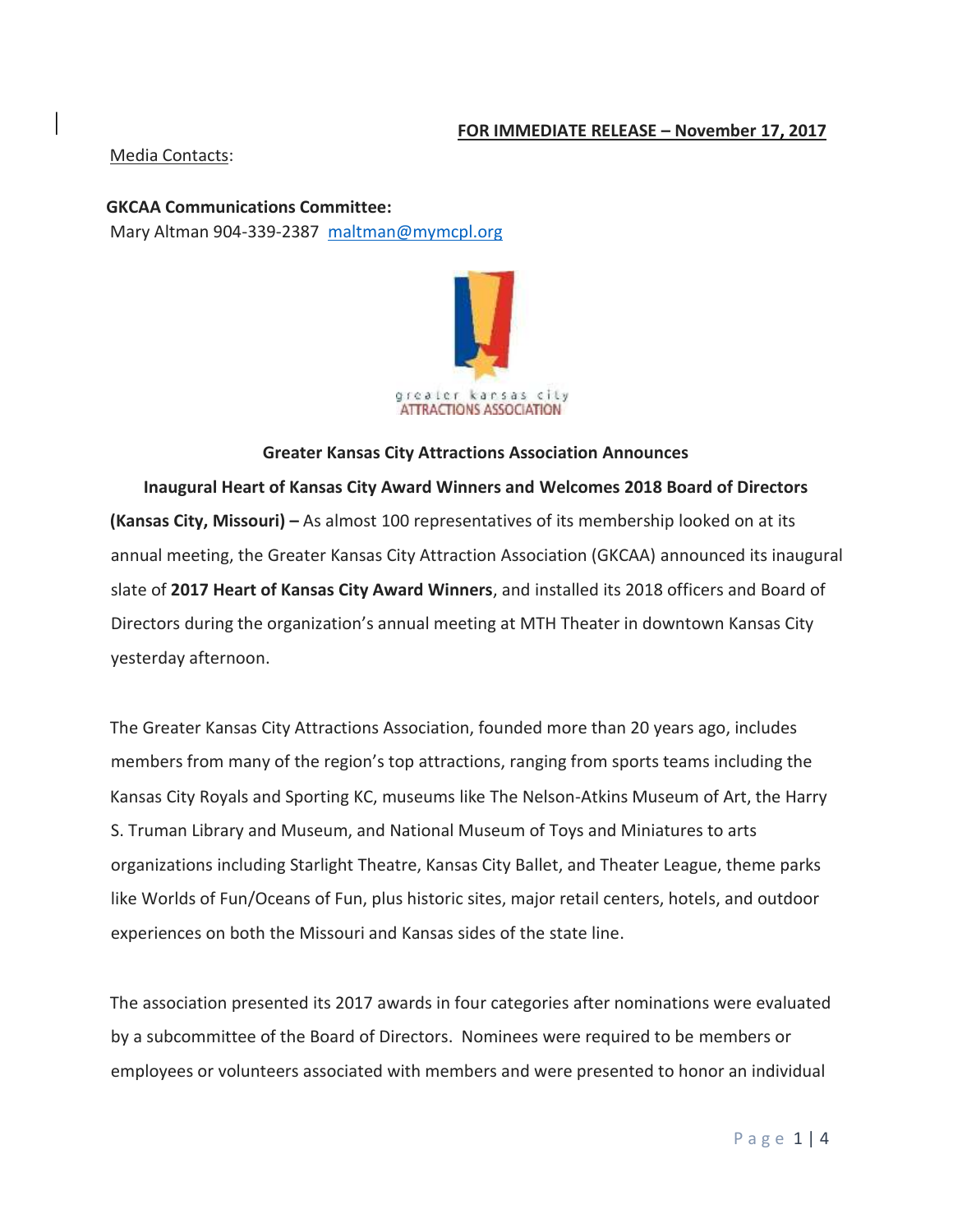who had gone the "extra mile" to further the goals, objectives, and spirit of the Kansas City region's tourism and hospitality industry.

#### The 2017 honorees are:

**Individual Achievement** – **Celeste Lupercio**, Director of Sales, Marketing, and Events at The College Basketball Experience, was selected for her commitment to several organizations including SKAL International, the American Royal, the Big 12 Organization Committee, as well as the GKCAA.

"My peers in the attraction industry are as impassioned as I am about our city," said Lupercio of being presented with the honor. "Although many are vying for the same visitor to buy a ticket, everyone in GKCAA is highly supportive of each other. When it comes to pitching for Kansas City, we are all on the same team, and the results are evident in our industry's growth."

**Allied Member of the Year** – **Visit KC** was selected for this award in honor of its work to support the tourism industry in general throughout the region, and helping grow annual visitation to over 25 million in the last year. Traci Moon, Senior Vice President of Marketing and Communications, accepted on the organization's behalf.

"We are thrilled to be named Allied Member of the Year by our friends at the Greater Kansas City Attractions Association and members of the hospitality community," said Traci Moon, Senior Vice President of Marketing and Communications, Visit KC. "As the leading sales and marketing organization for KC, our team works diligently and strategically to elevate our great city and ignite passion for KC. As a result, we are continually introducing new and innovative strategies to increase visitation to KC. When KC is in the national spotlight, everyone – residents, visitors and businesses – stands to benefit."

**Ambassador of the Year** – The Association recognized **Mr. Barry Myers**, Director of Patron Services at the Kauffman Center for the Performing Arts for his exemplary customer service.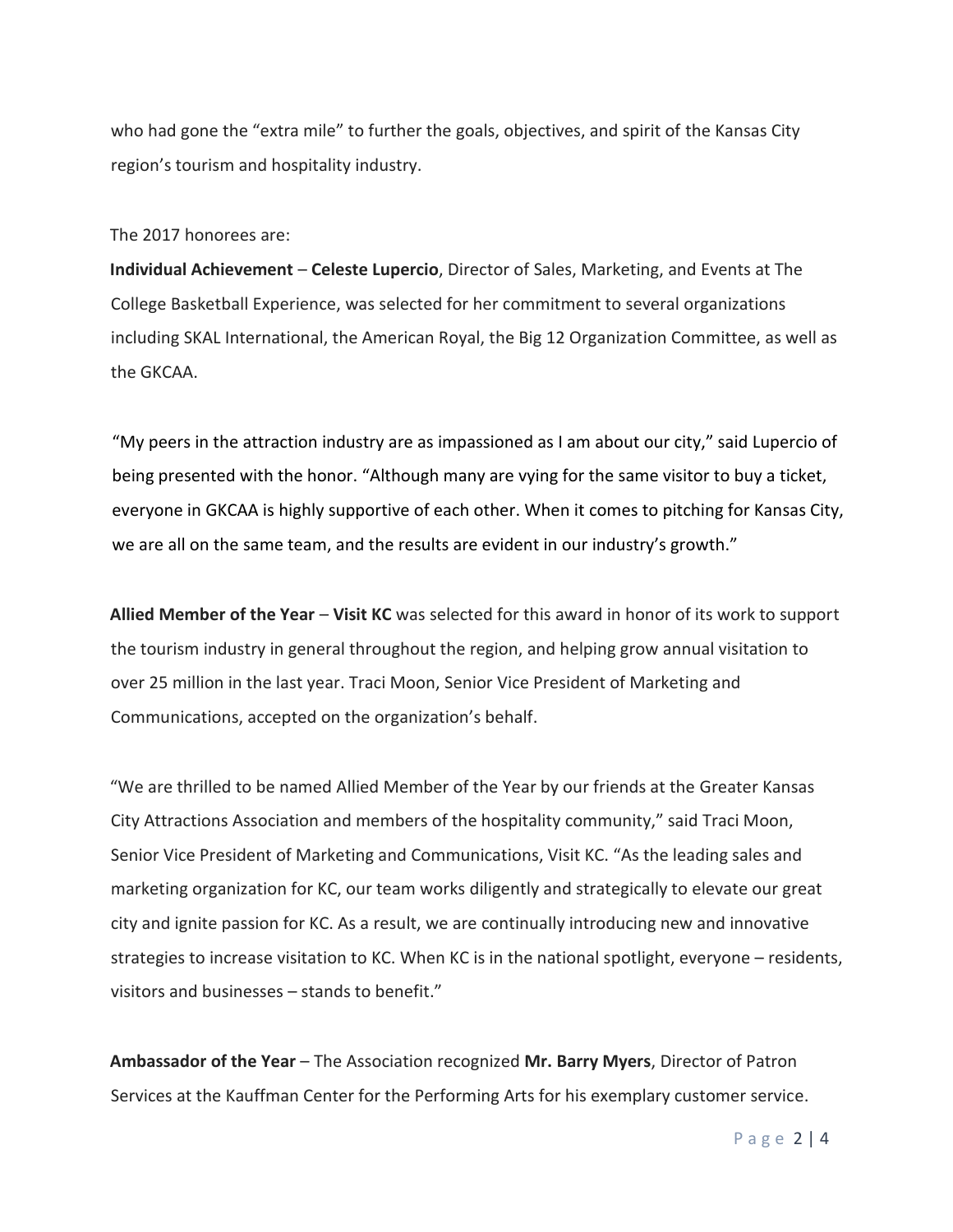**Attraction of the Year** – **Union Station Kansas City** was recognized as the Attraction of the Year for its exemplary attendance of over 1.8 million, its world-class special exhibit program, seasonal celebrations and programs like the Makers Faire, and recent upgrades to Science City.

"Our Union Station Board, Staff and Volunteer Family are truly honored with this recognition," George Guastello, Union Station president and CEO, said. "We work hard every day to maintain the highest level of quality programming possible across our multiple attractions. This Heart of KC Award is the kind of validation that motivates us to dream more and do even more. Kansas City has so many outstanding destinations. Our sincerest thanks for putting us in such great company and affirming the tremendous affection our community has for her historic Union Station home and centering point for STEM education."

The following individuals were confirmed to serve the second year of a two-year term on the Board of Directors in 2018:

**Mike Vietti**, Director of Marketing, Communications and Guest Services at the National World War I Museum and Memorial, will serve as President; **Angie Jeffries**, Director of the Office of Communications at Jackson County, will serve as Vice President; **Jeff Hays**, Director of Marketing and Sales for the Schlitterbahn Waterpark will serve as Treasurer; and **Andrea Wilson**, Marketing Manager for the Kansas City Ballet will serve as Secretary.

During his remarks highlighting the association's achievements in 2017, Vietti announced that membership is at an all-time high with over 60 attraction members and nearly 80 total, including allied members which are tourism-related companies including destination management organizations, media companies, hotels and tourism service suppliers.